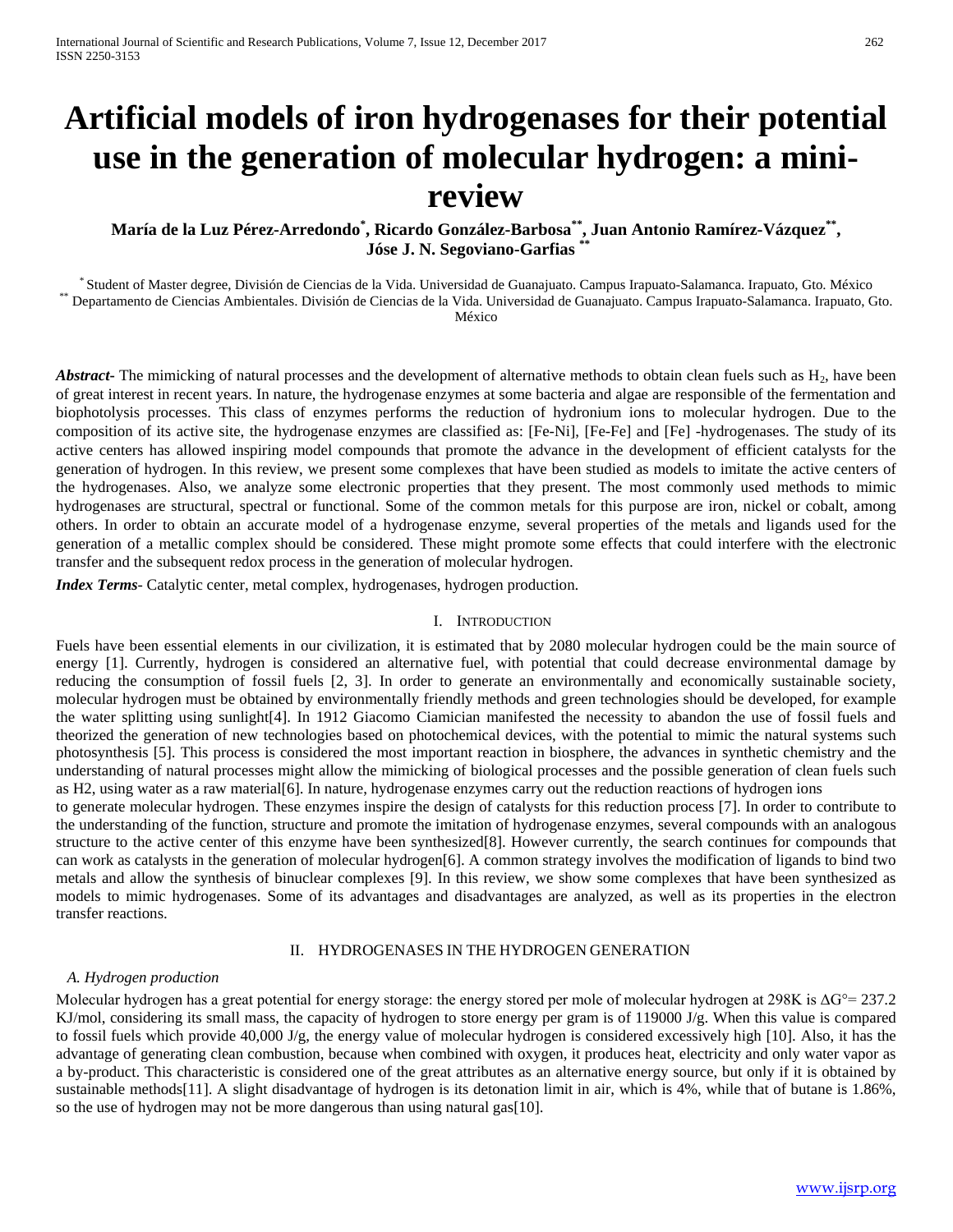International Journal of Scientific and Research Publications, Volume 7, Issue 12, December 2017 263 ISSN 2250-3153

Currently, the hydrogen production is carried out by methods of hydrocarbon reforming by steam or coal gasification. Both methods use fossil fuels, under high conditions of temperature and pressure, which promotes the generation of greenhouse gases [4]. There are some green technologies for the production of hydrogen, such as: the electrolysis of water by photovoltaic systems [9], the photolysis of water through the use of microorganisms [4], some other pioneering technologies that are still in development [12-14] and the artificial photosynthesis [9, 11]. The use of photovoltaic systems is initially very expensive, due to the cost of the equipment used [3]. The production of hydrogen through bacterial photosynthesis has some important barriers, such as inactivation by oxygen and light capture, among other [15]. Also, the microorganisms that have been studied, show a production of hydrogen in a very low rate [4]. On the other hand, artificial photosynthesis is considered one of the most promising alternatives for the production of hydrogen from water. Artificial photosynthetic systems must carry out key processes, such as photo-excitation and oxidation, which allows an electron to be generated and with this, a subsequent reduction of chemical species [8]. To achieve a design of artificial systems producing hydrogen, attention should be focused on chemical compounds that mimic the hydrogenase enzymes present in nature and consider the structure of metal clusters at the active site, where the generation of hydrogen takes place [15].

### *B. Hydrogenases*

The molecular hydrogen production in microorganisms is linked to the activities of electron transport of its biogeochemical cycle [16]. Hydrogenase enzymes are present in microorganisms that incorporate hydrogen into their metabolisms, such as sulfate-reducing photosynthetic bacteria and some eukaryotic algae [7, 17]. Hydrogenase enzymes have diverse functions, mainly catalyze the conversion of hydrogen ions and electrons to molecular hydrogen [7], according to reaction (1):

$$
H_2 \approx 2H^+ + 2e^-
$$
 (1)

The hydrogenase enzymes are classified according to the structure of its active center into three types: iron-iron hydrogenases or [FeFe]hydrogenases, nickel-iron hydrogenases or [NiFe]hydrogenases and iron hydrogenases or [Fe]hydrogenases [8].The functions performed by the hydrogenase enzymes, depends on its site in cell where they are present, so many bacteria have two or more different hydrogenase enzymes. Also several bacteria have a single type of enzyme [NiFe]hydrogenases or [Fe]hydrogenases [7]. Most of the hydrogenases can catalyze the reaction (1) in vitro in any direction [7, 8, 17]. [FeFe]hydrogenases and [NiFe]hydrogenases perform as redox catalysts, while [Fe]hydrogenases catalyze the reversible heterolytic cleavage of H<sub>2</sub> [8] according to reaction (2):

$$
H_2 \stackrel{\sim}{=} H^+ + H^-
$$
 (2)

In recent years, using studies of X-ray crystallography, spectroscopy and chemical modeling, different structures of hydrogenase enzymes have been characterized. This has allowed distinguishing the chemical structure in the three types of hydrogenases. Despite the spectral differences, the metal centers of the hydrogenase enzymes have structural and chemical analogies [7].

The three enzymes classes contain  $H_2$  activating sites, around one iron unit coordinated with a carbonyl (CO) and sulfur atoms. The CO and cyanide (CN<sup>T</sup>) are structural elements of each active center and is the unique feature of the hydrogenase enzymes [8]. An important aspect which has generated great controversy, is the oxidation state of the metal atoms in the active center, the results in several studies are contradictory[8].Some artificial models of hydrogenase enzymes that have been synthesized, show that their structure can be manipulated with a degree of predictability. Also several of its physical properties such as solubility, basicity and redox potential [18]. In addition, the development of several feasible method to generate the catalytic splitting of  $H_2O$  for the production of  $H_2$  on a large scale have been proposed [8].

## III. HYDROGENASE ARTIFICIAL MODELS

Several studies have reported diverse synthetic models to mimic the hydrogenase enzymes. Some of these compounds are based on the structural or spectral mimicking of the active site of the enzymes. For this purpose, some metal ions such as ruthenium, osmium, platinum, cobalt, iron and nickel have been used. Nevertheless iron and nickel are present in the active center of the enzymes, therefore they are the best candidates for participate in mimicking the structure of the active site[6].

# *A. [NiFe]hydrogenase artificial models*

A crystallographic structure of the [NiFe]hydrogenase was obtained by isolating the enzyme from a strain of one reducing-sulfate bacterium: *Desulfovibrio vulgaris Miyazaki*. Its study showed that the metallic center NiFe, allows the stabilization of iron atom at the redox state +2 [19]. During the catalytic cycle, the nickel atom is the site where the reaction begins which changes for several oxidation states[20] which allows to the iron atom remain at oxidation state of  $+2$  [8]. The studies carried out on these enzymes have been a key point for the understanding of structural and functional properties of the active center. Some of the electronic transfers in the metallic center can be reflected in the spectrophotometric studies of hydrogenase enzymes such the signal of maximum absorbance at 360 nm of hydrogenases isolated from a strain of M. marburgensis [21]. The electronic structure of the enzyme is related to its catalytic activity, this encourage the purpose to mimic the structure of the active-center of [NiFe]hydrogenases.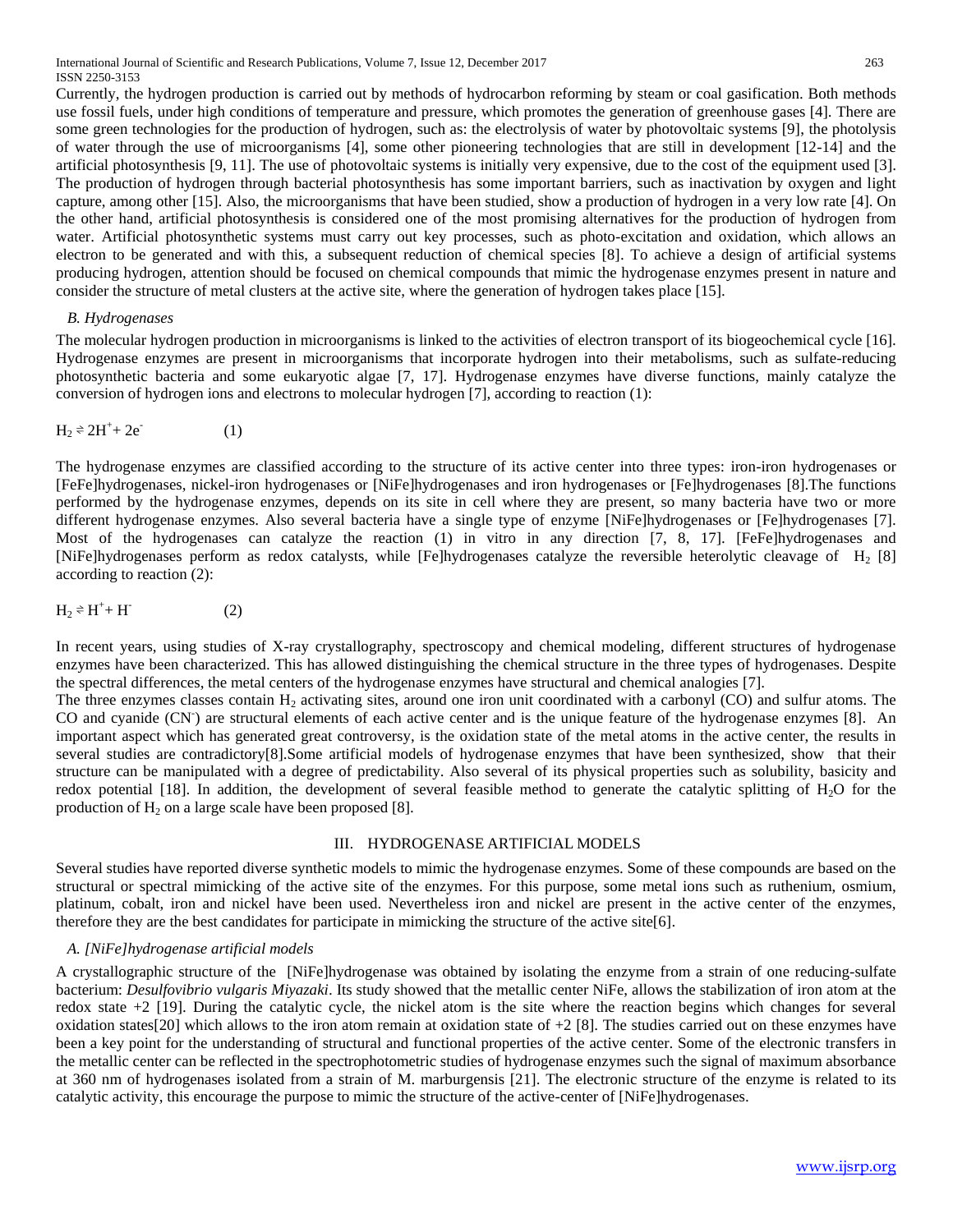Several research groups have synthesized and characterized multiple compounds with structural analogies such as the bonding distances and geometric arrangement analogous to the metallic center of the enzyme[22] or synthesizing compounds with metal centers analogous to this enzyme, which incorporate an iron and a nickel atom. Also, it has been determined its activity in the molecular hydrogen generation, this has allowed increasing the understand of the mechanism of this enzyme[23]. The ligand is an essential constituent for the synthesis of these compounds, in several studies have reported that a substituted 2,2'-bipyridyl could provide the necessary characteristics for catalyzing the molecular-hydrogen generation reaction, by promoting structural and spectroscopic properties analogous to hydrogenase enzyme[23]. Some other compounds are used as ligands: 1,3,5,7-tetraphenyl-1,5diaza-3,7-diphosphacyclooctane, substituted with aromatic rings or mercaptoimidazole. These compounds have been reported as models of the active-center of the enzyme, also the generation of molecular hydrogen has been catalyzed when a nickel complex has been coordinated with this ligand by phosphorus atoms, which induces a stability to the complex[24]. An additional complex studied is nickel(II)-*bis*(2-mercapto-1-methylimida-zolyl)borate, which shows structural characteristics similar to [NiFe]hydrogenase with interesting redox properties [25]. In another study, residues of cysteine and phenylalanine coordinated to the metal center were used, the aromatic rings of the ligands promote a electronic transfer which catalyzes the reaction of reduction [26]. Finally, a binuclear nickel compound was studied,  $[Ni_2(L)(MeCN)_2]^{3+}(L^2)$  macrocycle incorporating imine N and thiolate S donors) with a Ni(III) and Ni(II) centers, linked by a two thiolates bridge, also a nickel atom is coordinated with two acetonitrile molecules [27]. While several studies focused on the synthesis of diverse compounds, other studies focused on the electronic characterization of the active center or its model compounds. Several spectroscopic techniques such as UV-Vis and Raman spectroscopy were used to characterize two model complexes with a similar structure to the active-center of hydrogenase enzyme. One of these compounds with an iron atom bonded to a thiolate bridge shows peaks of visible spectrum at 400, 500 and 590 nm. A different compound has a hydrogen atom that performs as a bridge, shows absorption signals at 290, 350, 450 and 575 nm. The peaks were assigned to a charge transfer from nickel to the phosphine and thiolate ligands, while the other assignment corresponds to the transfer between iron and nickel atoms. Another signal that was found corresponds to a charge transfer from the thiolate ligand to the iron center [28]. In a diferent study, some nickel complexes with trimethylphosphine, phenylselenolate or ethanethiolate, were spectrally characterized. If phenylselenolate is coordinated, absorption bands at 590 and 620 nm are showed. On the other hand if a chloride ion is coordinated its signals changed to 954 and 990 nm, with ethanethiolate were observed bands of 577 and 920 nm [29]. Other exotic studies evaluated the effect of the ligand trimethylphosphine which has an electron donor-acceptor capacity [30]. Also, have been synthesized compounds with a Ni-Fe metal-center attached to a ferrocene complex [31]. There is great controversy about the redox inactivity of iron in the proposed mechanism of [NiFe]hydrogenases enzymes. In order to promote the redox activity that nickel has in the enzyme, some studies have synthesized complexes with a metallic center that contains only nickel[8].

# *B. [FeFe]hydrogenase artificial models*

The [FeFe]hydrogenases enzymes have their active center conformed by a metallic cluster with two iron atoms [8], with a threedimensional structure of square pyramid shaped, where both iron atoms are linked by a dithiolate bridge [32]. In addition to the metal cluster, the hydrogenases have an additional ferredoxin clusters: [4Fe-4S] and [2Fe-2S], which during the catalytic cycle performing as electron transfer centers [33]. Some studies about the mechanism of H2 formation that occurs in [FeFe]hydrogenases have proposed that the first step for catalysis is the transfer of a first electron to the iron center. Subsequently, a second transfer carries out the electron to the ferredoxin center that is farthest from the di-iron center, so that the ferredoxin centers can store the second electron. Finally, the stored electrons are used for the reduction of hydrogen ions and generate molecular hydrogen [34-36]. During all steps of catalytic cycle, one of the two iron atoms of the metal center maintains its oxidation state of +2, while the other iron atom is constantly changing its oxidation state [37]. Other compounds promote a similar structure to the active-center of the enzyme using cyanide as a ligand to replace carbonyls [38] and pyridine which can generate molecular hydrogen [39]. Also, other compounds with structural characteristics different from the enzyme have been studied, using ligands such as dimethyl-azadithiolate [40], trimethylphosphyne [41, 42]. It was found that due to the electrons delocalization a change in the oxidation states of the metal-centers occurs. Also, a model was synthesized with 3,6-dichlorobenzene-1,2-dithiolate and used in conjunction with a ruthenium photosensitizer, showing activity in the hydrogen generation [43]. A few complexes has been synthesized with more than two iron atoms, binding a di-iron compound with a [4Fe4S] cluster, which can be an aid to improve the understanding of the chemical processes that occur in the natural process [44, 45]. In another study, several tetra-nuclear iron compounds were synthesized with benzene-1,2,3,4-tetra-thiolato [46]. Spectral studies of the enzyme and its artificial models are a key for the understanding of the electronic structure and the catalytic mechanism for the molecular hydrogen generation. Some of the electronic transitions occurring in the enzyme active-center have been studied by UV-Vis methods. A [FeFe]hydrogenase enzyme was purified from *DesulfoVibrio desulfuricans*, showing absorption bands at 280 and 390 nm [45]. Some models that have been studied show absorption bands between 260 and 420 nm analogous to the enzyme. Using benzylamine and chitosan a compound was synthesized. It was determined that chitosan promotes a stabilization of the molecules linked to the metal center and increases the electrons transfer for the generation of  $H_2$ . In addition, by spectrophotometric techniques were observed signals at 336 nm [44]. In another work, a compound was synthesized with the azadithiolate cofactor showing UV absorption bands at 330 nm, this system is able to use light to photocatalyze the hydrogen formation [47].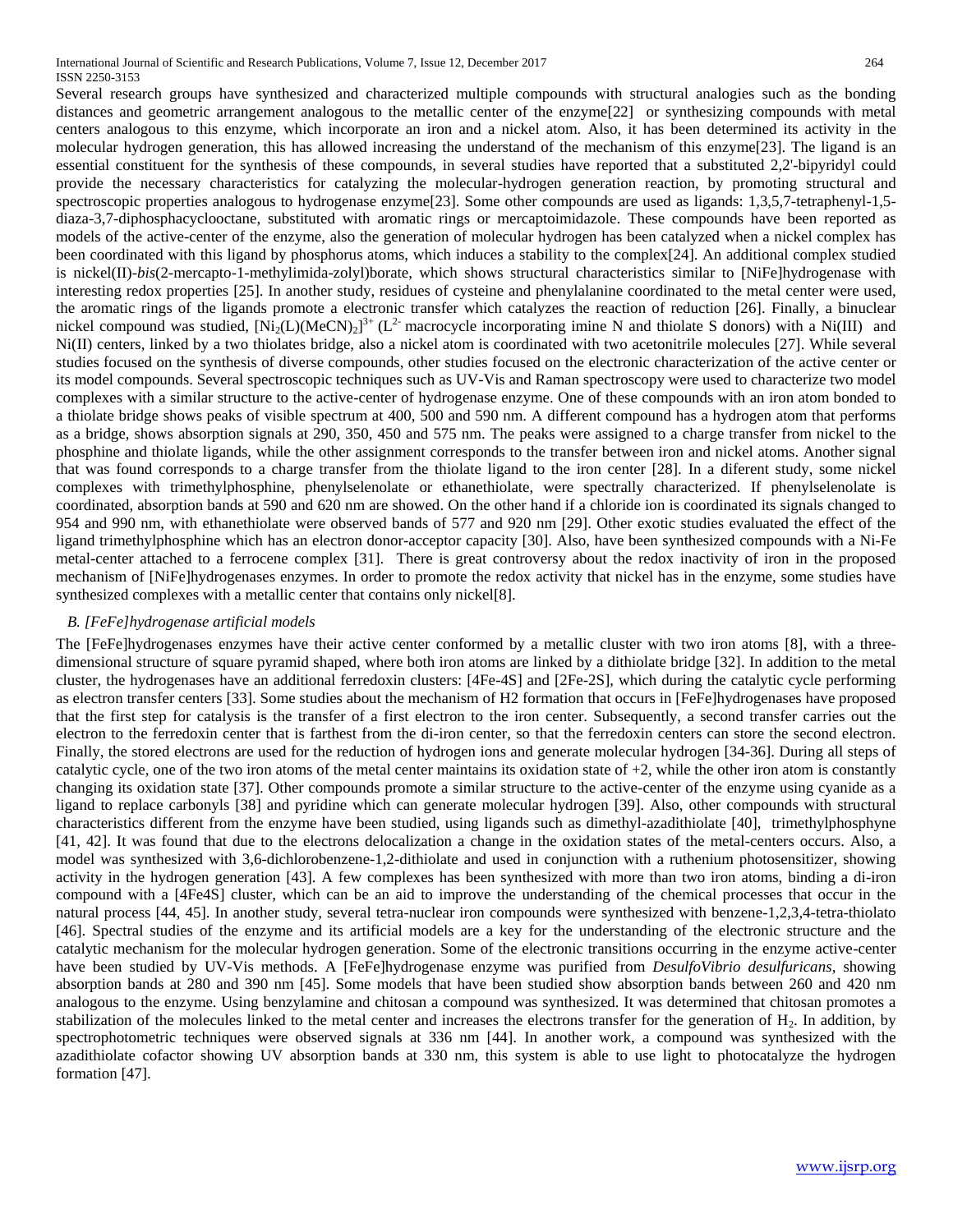International Journal of Scientific and Research Publications, Volume 7, Issue 12, December 2017 265 ISSN 2250-3153

In another study, a compound was synthesized from three ether chains linked. In this compound were observed absorption bands at 350 nm and emission bands at 670 nm [48]. Also, a di-iron cluster linked to tetra-phenyl-porphyrin was synthesized, which shows a maximum absorption at 419 nm and emission at 655 and 719 nm. It is believed that these signals are due to the electrons transfer from the porphyrin to the di-iron metal-center [49]. The 7-mercapto-4-methylcoumarin was also used as ligand, in which showed absorption bands at 288 and 338 nm and emission at 370 nm. This spectral analysis indicated a photoinduced electron transfer of 7-mercapto-4 methylcuomarinligand to metal center [50]. Also, a dinuclear iron center linked with the photosensitizer *bis*-2,2'-bipyridyl-2 phenylpyridyl-iridium(I), is able of carrying out all process for the molecular hydrogen generation from water. This compound shows absorption bands between 260-320 nm attributed to  $\pi$ -π \* transitions located in 2,2'-bipyridyl and 2-phenylpyridyl, other signals at 300-400 nm were assigned to metal to ligand charge transfer transitions [51].

# *C. [Fe]hydrogenase artificial models*

Iron hydrogenases or [Fe]hydrogenases were discovered in 1990, in their structure, they have only iron atom in their active center [8]. Although [Fe]hydrogenases mantein analogies to [FeFe]- and [NiFe]hydrogenases, they are completely different. This was determined by mass spectroscopy and infrared spectroscopy studies [52]. In the iron hydrogenases, the generation of molecular hydrogen occurs in the active center which is an inverted site with a quadrangular pyramid structure, which allows the electron density to flow from the ferredoxin centers [32]. In 1972 a research group performed spectrophotometric studies on purified hydrogenases obtained from a strain of *Clostridium pasteurianum*, in this study were observed absorption bands at 340, 415 and 440 nm in oxidized-state and signals at 410 and 590 nm in reduced-state [53]. To evaluate the relationship between the enzyme spectrum and the active-center iron geometry were performed studies where the *A. Eutrophus* hydrogenase absorption spectrum was compared with other proteins that have iron components. It was found that the signals are similar to iron proteins without heme groups, showing maximum absorption at 380 and 420 nm, and emission at 526 nm [54]. Also, have been synthesized iron complexes with acyl, carbonyl and pyridine ligands, with structural analogies to those of enzyme in nature. Also, phosphine has been used as ligand, which induced a significant stability to the compound, in a greater proportion than N-donor ligands [55]. Song's group synthesized and characterized compounds similar to enzyme metal-center, linked to acylmethyl(hydroxymethyl)pyridine [56, 57]. They was observed that the geometry is similar to exists in the enzyme active-center [57]. Also, have been synthesized complexes with 2-pyridylamino-N,N-bis(2-methylene-4-methyl-6-tertbutylphenol) and 2-pyridylamino-N,N-bis(2-methylene-4-methoxyl-6-tert-butylphenol), which show absorption bands at 348 and 520 nm, these were attributed to a charge-transfer from ligands phenolate to iron(III) atom [58]. On the other hand, some studies with models that mimic the [Fe]hydrogenases, show the importance of the ligands linked to the metal center, which can induce link-up of the hydrogen ions to the metal center for its subsequent reduction [59]. In a similar study researches found that the use of π-acceptor ligands provide a strong interaction to the iron center [60]. Finally, it was observed that methyl thiolate compounds can be incorporated with iron and these which can improve the modeling of the active center of the enzyme [61].

# *D. Artificial models with other metal centers*

To mimic the activity of hydrogenase enzymes in the generation of molecular hydrogen, additional to the use of iron and nickel, other metal ions such as ruthenium, rhodium, osmium and cobalt have been studied. The use of these transition metals have allowed to partially elucidate the mechanism of hydronium ion reduction to molecular hydrogen [17]. The first chemical model that mimics the hydrogenase enzyme reaction was a complex with ruthenium(III) reported by Harrod et al., in which multiple reactions are promoted with several changes in the ruthenium oxidation state, which bring to molecular hydrogen generation [62]. Other ruthenium complexes have been synthesized to obtain molecular hydrogen using 2-pyridyl, 2-N-methylimidazolyl, porphyrins and phosphines as ligands. It was observed that by using 2-pyridyl-2-N-methylimidazolyl is promoted the electrons transfer between metal centers [63]. With porphyrin, it was determined that the H<sub>2</sub> formation do not occur, possibly due to its rigid shape, which limits hydrogen binding to an only coordination site [64]. Also, has been analyzed the reactivity of two ruthenium complexes with 1,2 *bis*(dihydroxypropylphosphino)ethane and 1,2-*bis*(dihydroxymethylphosphino)ethane ligands [65]. A rhodium complex was synthesized with 1,2-*bis*[(2-mercapto-3,5-di-*tert*-butylphenylthio]ethane, which was studied to mimic the catalytic mechanism of hydrogenase enzymes, is considered the first compounds that promotes the understanding of the mechanism of these enzymes [66]. Also, have been synthesized osmium complexes with benzophenone-imine ligand, which has allowed studying the interaction of the metal atom with hydrogen atoms and its subsequent reduction to molecular hydrogen [67, 68]. On the other hand, the interaction between palladium and molecular hydrogen has been studied and it has been concluded that it can occurs from electronic delocalization and charge transfer in the complex. This allows to theorize the effect of metal complexes and hydrogen interactions and generation [69]. Since the 1980s, cobalt has been one of the most explored metal ions in the complexes formation that mimic the hydrogenases active center. Studies with this metal have focused in the hydronium reduction for the molecular hydrogen generation, some are able of generate molecular hydrogen with a low production rate. These systems show spectral characteristics similar to enzyme systems, with signals that appear between 230-350 nm and 420-470 nm.

Several ligands used in the cobalt complexes promote electronic transitions and wavelengths analogous to the nature systems, these ligands are: (difluoroboryl)dimethylglyoximato that shows absorption bands at 328 and 456 nm [70]; N,N-bis(2-pyridinylmethyl)- 2,2'-bipyridine-6-methanamine, shows bands assign to  $\pi$ - $\pi$ \* transitions (247 y 300 nm), d-d transitions (420/470 nm) and other transitions at 337 nm [71]; 2,2´-bypiridyl [72], with absorption bands at 300 nm [73]; 2-*bis*(2-pyridyl)(methoxy)methyl-6 pyridylpyridine with absorption bands at 550 and 600 nm [74]; 2-acetylpyridine shows absorption bands due  $\pi$ -  $\pi$ <sup>\*</sup> transitions (275 y 230 nm), d-d transitions (450 nm) and other electronic transfers at 310 nm [75]. Porphyrins are used also, showing absorption signals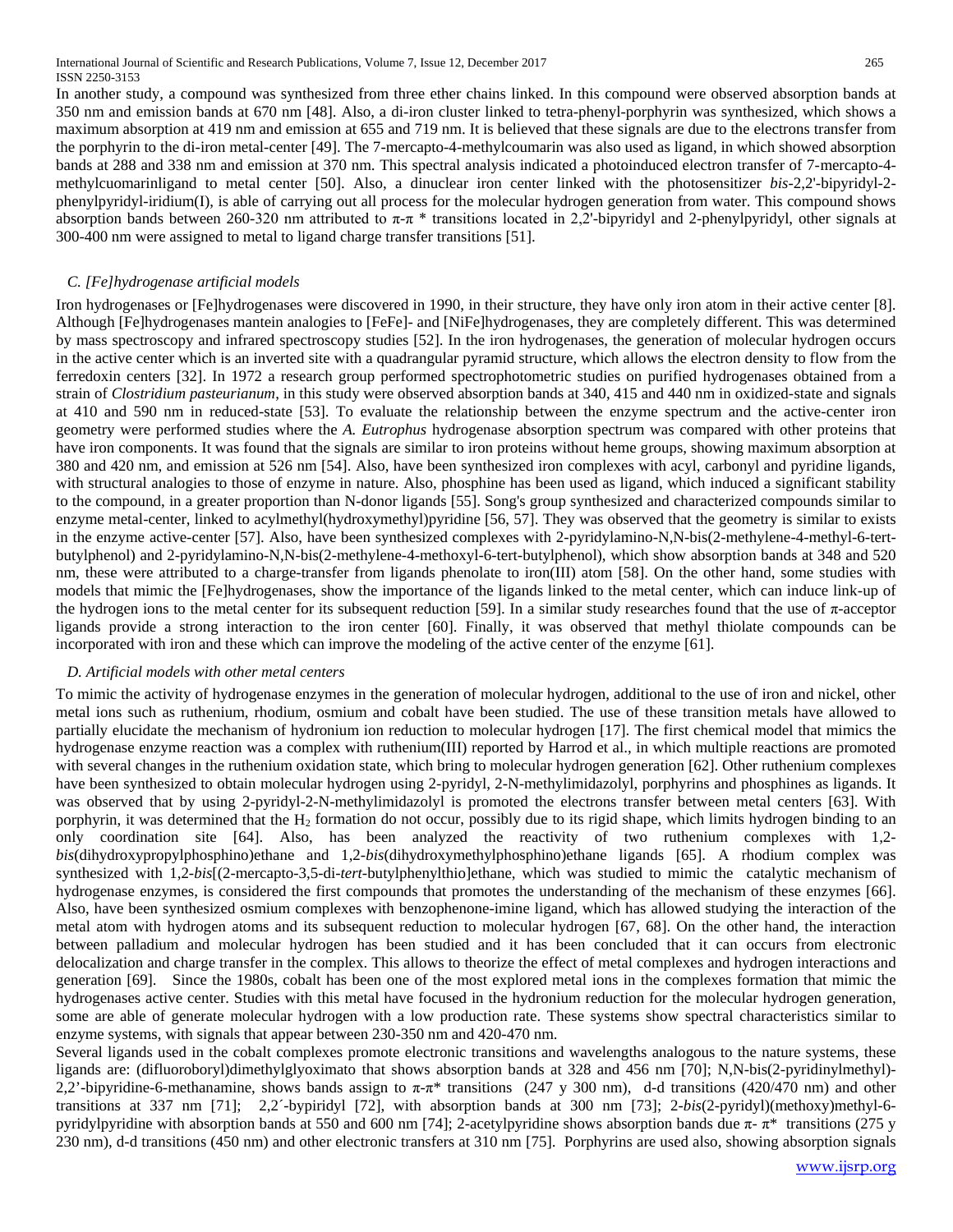at 407 and 526 nm [76]; using 1,1,1-*tris*(diphenylphosphinomethyl) [77], shows absorption bands at 680 nm [78]. By correlating the transitions with complexes stoichiometry can be an aid to know the electronic structure and the metal centers geometry [79]. Also, it is important to consider the properties of the ligand coordinated to the metal-center, for example, the ligand: 2-bis(2 pyridyl)(methoxy)methyl-6-pyridylpyridine can stabilize the complex in aqueous solutions [74]. On the other hand, ligands such diimines and pyridines are used due to their properties to stabilize the complex and generate a electronic delocalization[80]. This allows a high electron transfer to the ligands rings, promoting stability to the complexes, with metal ions that have d-orbitals, this is probably the result of the ability to form  $\pi$ -bonds by overlapping d full orbitals and  $\pi^*$  empty orbitals of ligand ring [79]. Although most complexes have been used individually, some studies report the simultaneous use of a photo-sensitizer with metal ions such iridium or ruthenium. One of the most prominent systems involves cobalt and ruthenium complexes with 2,2'-bipyridyl, in which it was determined that the activity molecular hydrogen generation increases when 2,2'-bipyridyl is substituted with methyl groups [72]. Several system uses the *tris*-2,2'-bipyridyl-ruthenium(II) complex as photosensitizer together cobalt(II)-dithiolene complex [81], shows an absorption band at 390 nm and also the photosensitizer characteristic bands. Finally a study use *tris*-(2,2' bipyridyl)cobalt(II) complex like reducer agent and a gadolinium(III) as photosensitizer, which shows an comparable photocatalytic efficiency compared to  $[Ru(bipy)_3]^2$  complex [82].

# IV. CONCLUSION

Hydrogenase enzymes have been studied extensively. However, the development of an efficient catalyst for hydrogen generation, with structural analogies to enzymes, is at a very early stage. This can be attributed to the fact that the electron transfer in the reactions promoted by this enzyme has a high efficiency, promoting the proposals of very complex mechanisms. To design an artificial model of a hydrogenase enzyme, it is important to know the previous studies of artificial models, as well have access to structural and spectroscopic information of the enzyme. The study of the intramolecular structure of the enzyme hydrogenase might allow to know the electron transfer reactions during the redox cycles of metal atoms in the active center and contribute to future designs of artificial systems. On the other hand, different studies indicate that it is important to choose the metal and ligands used to obtain these complexes. The ligand might promote a single coordination site or several in the coordination sphere, this modify the geometry and stability of the complex. To generate a catalytic activity, artificial models require that the metal ions involved should generate complexes with an adequate coordination environment and promote high stability. These factors have limited the mimic the hydrogenases metallic center. The synthesis of metal complexes requires several steric and electronic properties of ligands, to reduce bond angles, distances and decrease the intramolecular tensions, which can affect the stability. This promote to focusing investigations on the synthesis of active functional model. Finally, several research groups have initiated the study of different metallic complexes, mono, di and multi-nuclear, with iron, nickel, cobalt, ruthenium and osmium, which have been reported to achieve the reduction of hydrogen ions to molecular hydrogen.

## ACKNOWLEDGMENT

The authors would like to thank the Secretaría de Educación Pública (SEP) through the "Convocatoria 2017 de Fortalecimiento de Cuerpos Académicos" and Secretaría de Innovación, Ciencia y Educación Superior (SICES) through their program "Convocatoria de Investigadores Jóvenes 2016", in the project "Obtención de Clústeres Manganeso-Calcio para su Aplicación Potencial en Sistemas de Fotosíntesis Artificial", for their economic support, is gratefully acknowledged.

#### **REFERENCES**

[1] P.E.V.d. Miranda, Combustíveis - materiais essenciais para prover energia à nossa sociedade, Matéria (Rio de Janeiro), 18 (2013) 0-0.

[2] I. McConnell, G. Li, G.W. Brudvig, Energy Conversion in Natural and Artificial Photosynthesis, Chemistry & Biology, 17 (2010) 434-447.

[3] J. Nowotny, C.C. Sorrell, L.R. Sheppard, T. Bak, Solar-hydrogen: Environmentally safe fuel for the future, International Journal of Hydrogen Energy, 30 (2005) 521-544.

[4] D.-H. Kim, M.-S. Kim, Hydrogenases for biological hydrogen production, Bioresource Technology, 102 (2011) 8423-8431.

[5] G. Ciamician, The photochemistry of the future, Science, 36 (1912) 385-394.

[6] C. Casadevall, A. Call, Z. Codolà, F. Acuña-Parés, J. Lloret-Fillol, Catalizadores para la conversión de la energía solar en enlaces químicos, Anales de Química, 112 (2016) 133-141.

[7] P.M. Vignais, B. Billoud, J. Meyer, Classification and phylogeny of hydrogenases, 2001.

[8] P.M.H. Kroneck, M.E.S. Torres, A. Parkin, Understanding and Harnessing Hydrogenases, Biological Dihydrogen Catalysts, in: The Metal-Driven Biogeochemistry of Gaseous Compounds in the Environment, Springer Netherlands, 2014, pp. 99-124.

[9] K. Arifin, E.H. Majlan, W.R. Wan Daud, M.B. Kassim, Bimetallic complexes in artificial photosynthesis for hydrogen production: A review, International Journal of Hydrogen Energy, 37 (2011) 3066-3087.

[10] E. Amouyal, Photochemical production of hydrogen and oxygen from water: A review and state of the art, Solar Energy Materials and Solar Cells, 38 (1995) 249- 276.

[11] M. Momirlan, T.N. Veziroglu, The properties of hydrogen as fuel tomorrow in sustainable energy system for a cleaner planet, International Journal of Hydrogen Energy, 30 (2005) 795-802.

[12] A.L. Gallina, A.P.C. Matheus, B.V. Dias, M.F.d. Oliveira, P.R.P. Rodrigues, Aplicação do aço carbono e ferro Armco na produção de gás hidrogênio em ácido fórmico, Matéria (Rio de Janeiro), 21 (2016) 880-897.

[13] F.R.R. Caldas, J.d.O. Guimarães, M.E. Medeiros, F.M.d.S. Garrido, Efeito de óxidos de níquel na sinterização de nanopartículas de óxido de cério dopado com samário (SDC) para aplicação em pilhas a combustível, Matéria (Rio de Janeiro), 20 (2015) 491-500.

[14] J.S. Moura, L.A. Silva, M.C. Rangel, G.C. Araújo, Síntese e caracterização de perovskitas do tipo LaNi1-xCuxO3 para a purificação de hidrogênio para PaCOS, Matéria (Rio de Janeiro), 15 (2010) 472-479.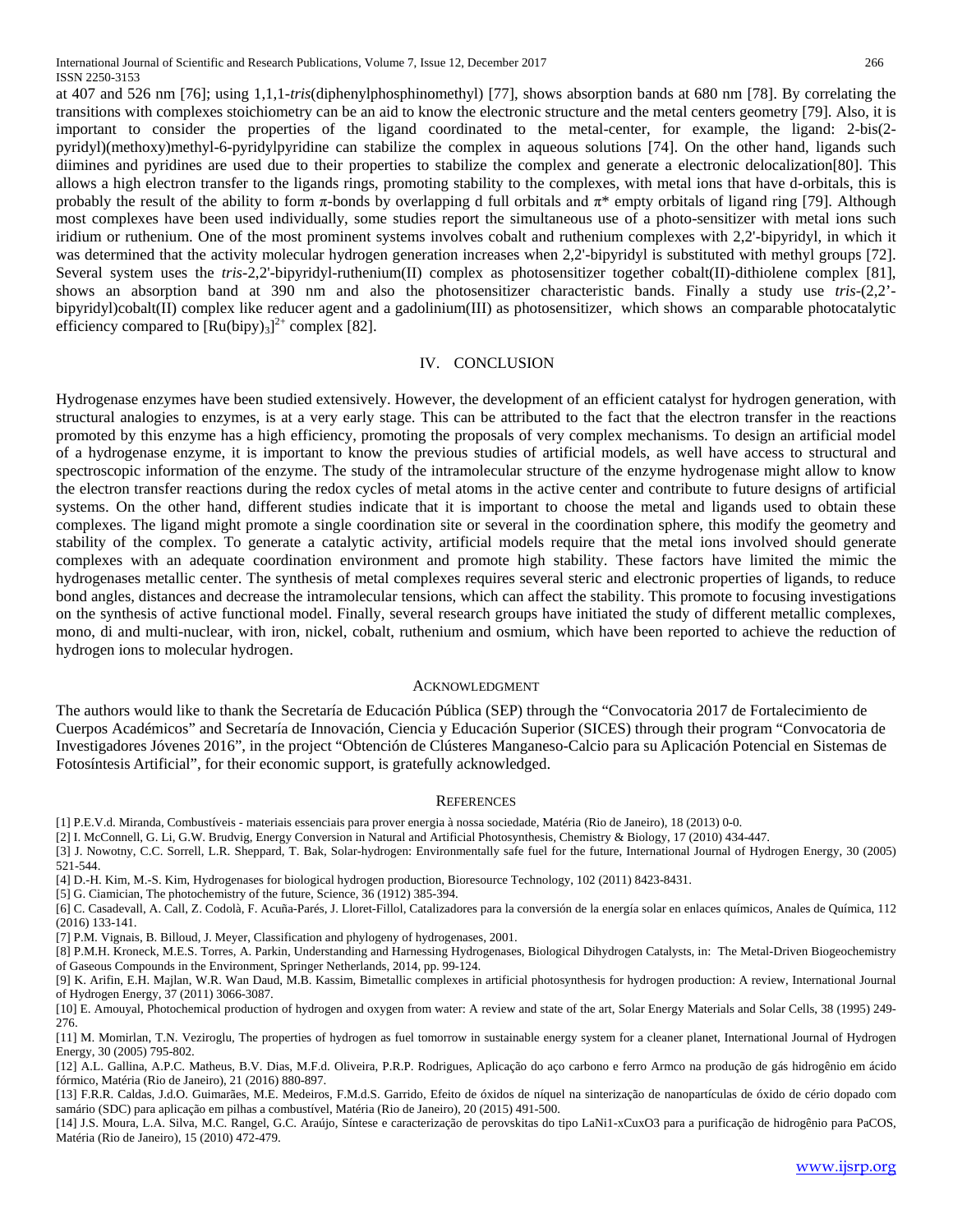International Journal of Scientific and Research Publications, Volume 7, Issue 12, December 2017 267 ISSN 2250-3153

[15] P.C. Hallenbeck, J.R. Benemann, Biological hydrogen production; fundamentals and limiting processes, International Journal of Hydrogen Energy, 27 (2002) 1185-1193.

[16] T.M. Hoehler, Biogeochemistry of dihydrogen (H2), Metal ions in biological systems, 43 (2005) 9-48.

[17] M.W.W. Adams, L.E. Mortenson, J.-S. Chen, Hydrogenase, Biochimica et Biophysica Acta (BBA) - Reviews on Bioenergetics, 594 (1980) 105-176.

[18] B.E. Barton, M.T. Olsen, T.B. Rauchfuss, Artificial hydrogenases, Current Opinion in Biotechnology, 21 (2010) 292-297.

[19] Y. Higuchi, T. Yagi, N. Yasuoka, Unusual ligand structure in Ni-Fe active center and an additional Mg site in hydrogenase revealed by high resolution X-ray structure analysis, Structure, 5 (1997) 1671-1680.

[20] V.H. Teixeira, A.n.M. Baptista, C.u.M. Soares, Pathways of H(2) toward the Active Site of [NiFe]-Hydrogenase, Biophysical Journal, 91 (2006) 2035-2045.

[21] E.J. Lyon, S. Shima, G. Buurman, S. Chowdhuri, A. Batschauer, K. Steinbach, R.K. Thauer, UV-A/blue-light inactivation of the 'metal-free' hydrogenase (Hmd) from methanogenic archaea, European Journal of Biochemistry, 271 (2004) 195-204.

[22] W. Zhu, A.C. Marr, Q. Wang, F. Neese, D.J.E. Spencer, A.J. Blake, P.A. Cooke, C. Wilson, M. Schröder, Modulation of the electronic structure and the Ni–Fe distance in heterobimetallic models for the active site in [NiFe]hydrogenase, Proceedings of the National Academy of Sciences of the United States of America, 102 (2005) 18280-18285.

[23] D. Brazzolotto, M. Gennari, N. Queyriaux, T.R. Simmons, J. Pécaut, S. Demeshko, F. Meyer, M. Orio, V. Artero, C. Duboc, Nickel-centred proton reduction catalysis in a model of [NiFe] hydrogenase, Nat Chem, advance online publication (2016).

[24] A. Le Goff, V. Artero, B. Jousselme, P.D. Tran, N. Guillet, R. Métayé, A. Fihri, S. Palacin, M. Fontecave, From Hydrogenases to Noble Metal–Free Catalytic Nanomaterials for H<sub>2</sub> Production and Uptake, Science, 326 (2009) 1384-1387.

[25] H.M. Alvarez, M. Krawiec, B.T. Donovan-Merkert, M. Fouzi, D. Rabinovich, Modeling Nickel Hydrogenases:  Synthesis and Structure of a Distorted Octahedral Complex with an Unprecedented [NiS4H2] Core, Inorganic Chemistry, 40 (2001) 5736-5737.

[26] P. Rodríguez-Maciá, N. Priyadarshani, A. Dutta, C. Weidenthaler, W. Lubitz, W.J. Shaw, O. Rüdiger, Covalent Attachment of the Water-insoluble Ni(PCy2NPhe2)2 Electrocatalyst to Electrodes Showing Reversible Catalysis in Aqueous Solution, Electroanalysis, 28 (2016) 2452-2458.

[27] M. van Gastel, J.L. Shaw, A.J. Blake, M. Flores, M. Schröder, J. McMaster, W. Lubitz, Electronic Structure of a Binuclear Nickel Complex of Relevance to [NiFe] Hydrogenase, Inorganic Chemistry, 47 (2008) 11688-11697.

[28] H.S. Shafaat, K. Weber, T. Petrenko, F. Neese, W. Lubitz, Key Hydride Vibrational Modes in [NiFe] Hydrogenase Model Compounds Studied by Resonance Raman Spectroscopy and Density Functional Calculations, Inorganic Chemistry, 51 (2012) 11787-11797.

[29] C.-M. Lee, Y.-L. Chuang, C.-Y. Chiang, G.-H. Lee, W.-F. Liaw, Mononuclear Ni(III) Complexes [NiIII(L)(P(C6H3-3-SiMe3-2-S)3)]0/1- (L = Thiolate, Selenolate, CH2CN, Cl, PPh3):  Relevance to the Nickel Site of [NiFe] Hydrogenases, Inorganic Chemistry, 45 (2006) 10895-10904.

[30] D. Sellmann, F. Geipel, F. Lauderbach, F.W. Heinemann, [(C6H4S2)Ni(μ-'S3')Fe(CO)(PMe3)2]: A Dinuclear [NiFe] Complex Modeling the [(RS)2Ni(μ-SR)2Fe(CO)(L)2] Core of [NiFe] Hydrogenase Centers, Angewandte Chemie, 114 (2002) 654-656.

[31] C. Greco, Towards [NiFe]-hydrogenase biomimetic models that couple H2 binding with functionally relevant intramolecular electron transfers: a quantum chemical study, Dalton Transactions, 42 (2013) 13845-13854.

[32] M.Y. Darensbourg, E.J. Lyon, X. Zhao, I.P. Georgakaki, The organometallic active site of [Fe]hydrogenase: Models and entatic states, Proceedings of the National Academy of Sciences, 100 (2003) 3683-3688.

[33] Y. Nicolet, J.C. Fontecilla-Camps, M. Fontecave, Maturation of [FeFe]-hydrogenases: Structures and mechanisms, International Journal of Hydrogen Energy, 35 (2010) 10750-10760.

[34] S. Trohalaki, R. Pachter, Mechanism of hydrogen production in [Fe-Fe]-hydrogenases: A quantum mechanics/molecular mechanics study, International Journal of Hydrogen Energy, 35 (2010) 5318-5331.

[35] A. Adamska, A. Silakov, C. Lambertz, O. Rüdiger, T. Happe, E. Reijerse, W. Lubitz, Identification and Characterization of the "Super-Reduced" State of the H-Cluster in [FeFe] Hydrogenase: A New Building Block for the Catalytic Cycle?, Angewandte Chemie International Edition, 51 (2012) 11458-11462.

[36] Z.-P. Liu, P. Hu, Mechanism of H2 metabolism on Fe-only hydrogenases, The Journal of Chemical Physics, 117 (2002) 8177-8180.

[37] C. Greco, M. Bruschi, L. De Gioia, U. Ryde, A QM/MM Investigation of the Activation and Catalytic Mechanism of Fe-Only Hydrogenases, Inorganic Chemistry, 46 (2007) 5911-5921.

[38] X. Zhao, I.P. Georgakaki, M.L. Miller, R. Mejia-Rodriguez, C.-Y. Chiang, M.Y. Darensbourg, Catalysis of H2/D2 Scrambling and Other H/D Exchange Processes by [Fe]-Hydrogenase Model Complexes, Inorganic Chemistry, 41 (2002) 3917-3928.

[39] X. Zhang, T. Zhang, Y. Wang, B. Li, G. Zhang, L. Hai, S. Jiang, Electrochemical catalysis investigation into the dynamic coordination properties of a pyridinesubstituted [2Fe2S] model complex, International Journal of Hydrogen Energy, 41 (2016) 22991-22996.

[40] S. Dey, A. Rana, D. Crouthers, B. Mondal, P.K. Das, M.Y. Darensbourg, A. Dey, Electrocatalytic O2 Reduction by [Fe-Fe]-Hydrogenase Active Site Models, Journal of the American Chemical Society, 136 (2014) 8847-8850.

[41] G. Eilers, L. Schwartz, M. Stein, G. Zampella, L. de Gioia, S. Ott, R. Lomoth, Ligand versus Metal Protonation of an Iron Hydrogenase Active Site Mimic, Chemistry – A European Journal, 13 (2007) 7075-7084.

[42] Y.-C. Liu, C.-H. Lee, G.-H. Lee, M.-H. Chiang, Influence of a Redox-Active Phosphane Ligand on the Oxidations of a Diiron Core Related to the Active Site of Fe-Only Hydrogenase, European Journal of Inorganic Chemistry, 2011 (2011) 1155-1162.

[43] D. Streich, Y. Astuti, M. Orlandi, L. Schwartz, R. Lomoth, L. Hammarström, S. Ott, High-Turnover Photochemical Hydrogen Production Catalyzed by a Model Complex of the [FeFe]-Hydrogenase Active Site, Chemistry – A European Journal, 16 (2010) 60-63.

[44] J.-X. Jian, Q. Liu, Z.-J. Li, F. Wang, X.-B. Li, C.-B. Li, B. Liu, Q.-Y. Meng, B. Chen, K. Feng, C.-H. Tung, L.-Z. Wu, Chitosan confinement enhances hydrogen photogeneration from a mimic of the diiron subsite of [FeFe]-hydrogenase, Nature Communications, 4 (2013) 2695.

[45] Y. Nicolet, A.L. de Lacey, X. Vernède, V.M. Fernandez, E.C. Hatchikian, J.C. Fontecilla-Camps, Crystallographic and FTIR Spectroscopic Evidence of Changes in Fe Coordination Upon Reduction of the Active Site of the Fe-Only Hydrogenase from Desulfovibrio desulfuricans, Journal of the American Chemical Society, 123 (2001) 1596-1601.

[46] L. Chen, M. Wang, F. Gloaguen, D. Zheng, P. Zhang, L. Sun, Tetranuclear Iron Complexes Bearing Benzenetetrathiolate Bridges as Four-Electron Transformation Templates and Their Electrocatalytic Properties for Proton Reduction, Inorganic Chemistry, 52 (2013) 1798-1806.

[47] S. Ott, M. Kritikos, B. Åkermark, L. Sun, R. Lomoth, A Biomimetic Pathway for Hydrogen Evolution from a Model of the Iron Hydrogenase Active Site, Angewandte Chemie, 116 (2004) 1024-1027.

[48] F. Wang, W.-G. Wang, X.-J. Wang, H.-Y. Wang, C.-H. Tung, L.-Z. Wu, A Highly Efficient Photocatalytic System for Hydrogen Production by a Robust Hydrogenase Mimic in an Aqueous Solution, Angewandte Chemie International Edition, 50 (2011) 3193-3197.

[49] L.-C. Song, M.-Y. Tang, F.-H. Su, Q.-M. Hu, A Biomimetic Model for the Active Site of Iron-Only Hydrogenases Covalently Bonded to a Porphyrin Photosensitizer, Angewandte Chemie International Edition, 45 (2006) 1130-1133.

[50] C.A. Mebi, J.J. Trujillo, A.A. Bhuiyan, Diironcarbonyl-coumarin complex: preparation, intramolecular electron transfer, and electro-generation of hydrogen, Central European Journal of Chemistry, 10 (2012) 1218-1222.

[51] H.-h. Cui, M.-q. Hu, H.-m. Wen, G.-l. Chai, C.-b. Ma, H. Chen, C.-n. Chen, Efficient [FeFe] hydrogenase mimic dyads covalently linking to iridium photosensitizer for photocatalytic hydrogen evolution, Dalton Transactions, 41 (2012) 13899-13907.

[52] S. Shima, M. Schick, J. Kahnt, K. Ataka, K. Steinbach, U. Linne, Evidence for acyl-iron ligation in the active site of [Fe]-hydrogenase provided by mass spectrometry and infrared spectroscopy, Dalton Transactions, 41 (2012) 767-771.